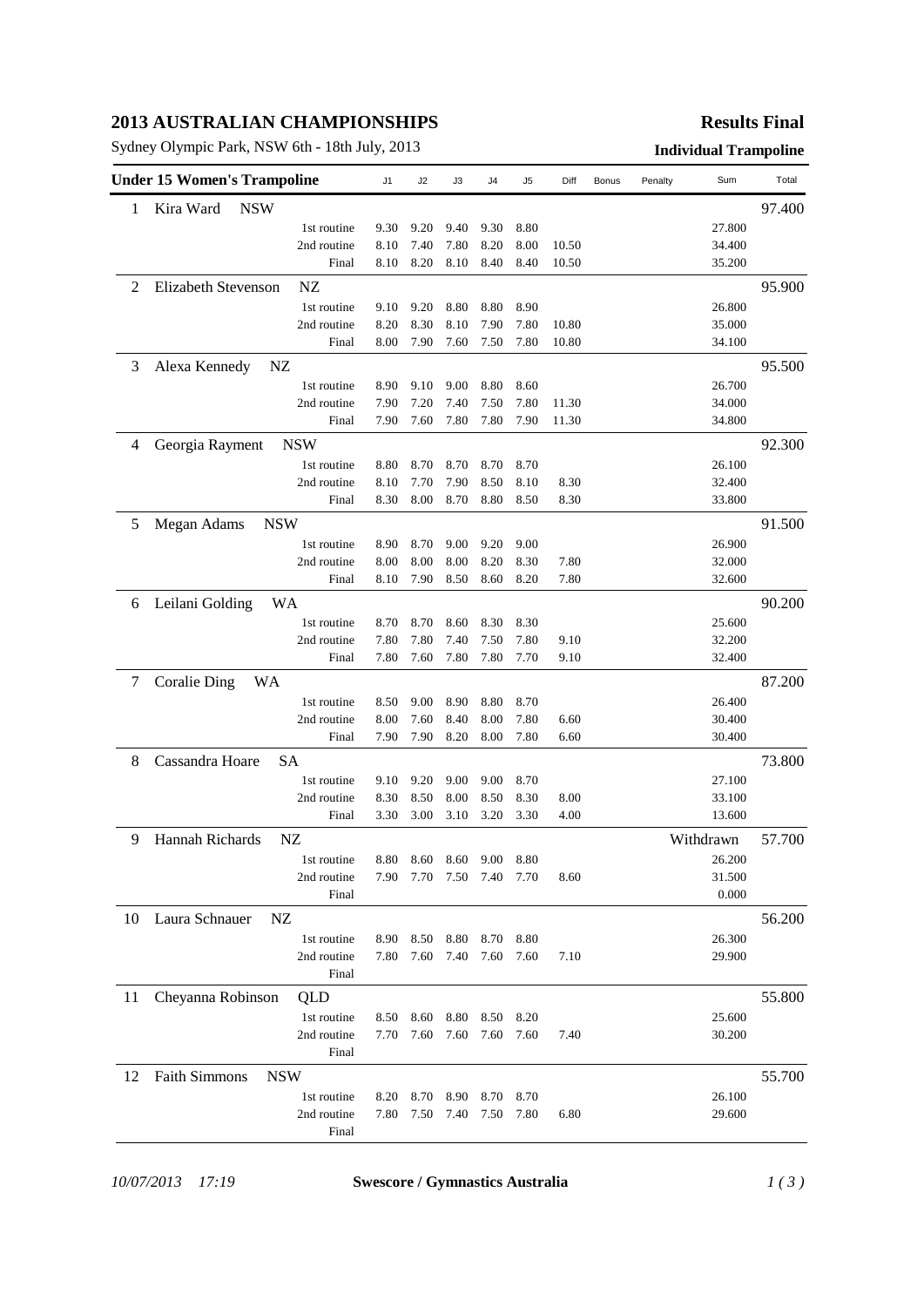# **2013 AUSTRALIAN CHAMPIONSHIPS**

Sydney Olympic Park, NSW 6th - 18th July, 2013 **Individual Trampoline**

### **Results Final**

|    | <b>Under 15 Women's Trampoline</b> |             | J1   | J2             | J3   | J4                       | J5   | Diff | Bonus | Penalty | Sum    | Total  |
|----|------------------------------------|-------------|------|----------------|------|--------------------------|------|------|-------|---------|--------|--------|
| 13 | Amber Dickinson                    | <b>NSW</b>  |      |                |      |                          |      |      |       |         |        | 55.600 |
|    |                                    | 1st routine | 8.30 | 8.00           | 8.20 | 8.10                     | 8.00 |      |       |         | 24.300 |        |
|    |                                    | 2nd routine | 7.70 | 7.40           | 7.60 | 7.80                     | 7.70 | 8.30 |       |         | 31.300 |        |
|    |                                    | Final       |      |                |      |                          |      |      |       |         |        |        |
| 14 | Lauren Wilson                      | QLD         |      |                |      |                          |      |      |       |         |        | 55.400 |
|    |                                    | 1st routine | 8.50 | 8.70           | 8.30 | 8.80                     | 8.60 |      |       |         | 25.800 |        |
|    |                                    | 2nd routine | 7.80 | 7.70           | 7.70 | 7.70                     | 7.90 | 6.40 |       |         | 29.600 |        |
|    |                                    | Final       |      |                |      |                          |      |      |       |         |        |        |
| 15 | Madison Smith                      | NZ          |      |                |      |                          |      |      |       |         |        | 55.300 |
|    |                                    | 1st routine | 8.20 | 7.90           | 8.00 | 8.20                     | 7.90 |      |       |         | 24.100 |        |
|    |                                    | 2nd routine | 7.70 | 7.80           | 7.90 | 8.20                     | 7.70 | 7.80 |       |         | 31.200 |        |
|    |                                    | Final       |      |                |      |                          |      |      |       |         |        |        |
| 16 | Jhiara Thomas                      | QLD         |      |                |      |                          |      |      |       |         |        | 54.900 |
|    |                                    | 1st routine | 8.40 | 8.60           | 8.80 | 8.80                     | 8.70 |      |       |         | 26.100 |        |
|    |                                    | 2nd routine | 7.30 | 7.30           | 7.30 | 7.60                     | 7.60 | 6.60 |       |         | 28.800 |        |
|    |                                    | Final       |      |                |      |                          |      |      |       |         |        |        |
| 17 | Sarah Jones                        | WA          |      |                |      |                          |      |      |       |         |        | 54.800 |
|    |                                    | 1st routine | 8.60 | 8.40           | 8.30 | 8.30                     | 8.20 |      |       |         | 25.000 |        |
|    |                                    | 2nd routine | 7.20 | 7.40           | 6.80 | 6.90                     | 6.90 | 8.80 |       |         | 29.800 |        |
|    |                                    | Final       |      |                |      |                          |      |      |       |         |        |        |
| 18 | <b>Bethany Morris</b>              | <b>VIC</b>  |      |                |      |                          |      |      |       |         |        | 53.300 |
|    |                                    | 1st routine | 7.90 | 7.90           | 8.10 | 8.00                     | 8.00 |      |       |         | 23.900 |        |
|    |                                    | 2nd routine | 7.10 | 6.90           | 7.00 | 6.90                     | 7.00 | 8.50 |       |         | 29.400 |        |
|    |                                    | Final       |      |                |      |                          |      |      |       |         |        |        |
| 19 | <b>Tiarnay Callil</b>              | QLD         |      |                |      |                          |      |      |       |         |        | 52.900 |
|    |                                    | 1st routine | 8.10 | 8.50           | 7.90 | 7.80                     | 7.90 |      |       |         | 23.900 |        |
|    |                                    | 2nd routine | 7.80 | 7.50           | 7.30 | 7.00                     | 6.90 | 7.20 |       |         | 29.000 |        |
|    |                                    | Final       |      |                |      |                          |      |      |       |         |        |        |
| 20 | Carina Hagarty                     | QLD         |      |                |      |                          |      |      |       |         |        | 52.800 |
|    |                                    | 1st routine | 7.90 | 7.90           | 8.00 | 7.40                     | 7.30 |      |       |         | 23.200 |        |
|    |                                    | 2nd routine | 7.20 | 6.90           | 7.10 | 6.80                     | 7.20 | 8.40 |       |         | 29.600 |        |
|    |                                    | Final       |      |                |      |                          |      |      |       |         |        |        |
| 21 | <b>Courtney Jones</b>              | QLD         |      |                |      |                          |      |      |       |         |        | 52.600 |
|    |                                    | 1st routine |      | 8.00 8.00 7.80 |      | 7.00                     | 7.50 |      |       |         | 23.300 |        |
|    |                                    | 2nd routine |      |                |      | 7.70 7.40 7.40 7.10 7.50 |      | 7.00 |       |         | 29.300 |        |
|    |                                    | Final       |      |                |      |                          |      |      |       |         |        |        |
| 22 | <b>Blair Kirkpatrick</b>           | <b>TAS</b>  |      |                |      |                          |      |      |       |         |        | 51.500 |
|    |                                    | 1st routine |      | 7.90 7.70      | 8.30 | 7.70                     | 7.70 |      |       |         | 23.300 |        |
|    |                                    | 2nd routine | 7.00 | 7.20           | 6.80 | 6.70                     | 6.30 | 7.70 |       |         | 28.200 |        |
|    |                                    | Final       |      |                |      |                          |      |      |       |         |        |        |
| 23 | Erin Hopgood                       | QLD         |      |                |      |                          |      |      |       |         |        | 51.200 |
|    |                                    | 1st routine | 8.00 | 8.10           | 8.00 | 7.60                     | 7.40 |      |       |         | 23.600 |        |
|    |                                    | 2nd routine | 7.10 | 7.40           | 7.50 | 6.60                     | 6.90 | 6.20 |       |         | 27.600 |        |
|    |                                    | Final       |      |                |      |                          |      |      |       |         |        |        |
| 24 | Louise Pearce                      | QLD         |      |                |      |                          |      |      |       |         |        | 51.000 |
|    |                                    | 1st routine | 8.00 | 8.00           | 8.20 | 8.20                     | 7.60 |      |       |         | 24.200 |        |
|    |                                    | 2nd routine | 7.00 | 6.50           | 6.50 | 6.40                     | 6.70 | 7.10 |       |         | 26.800 |        |
|    |                                    | Final       |      |                |      |                          |      |      |       |         |        |        |
|    |                                    |             |      |                |      |                          |      |      |       |         |        |        |

*10/07/2013 17:19* **Swescore / Gymnastics Australia** *2 ( 3 )*